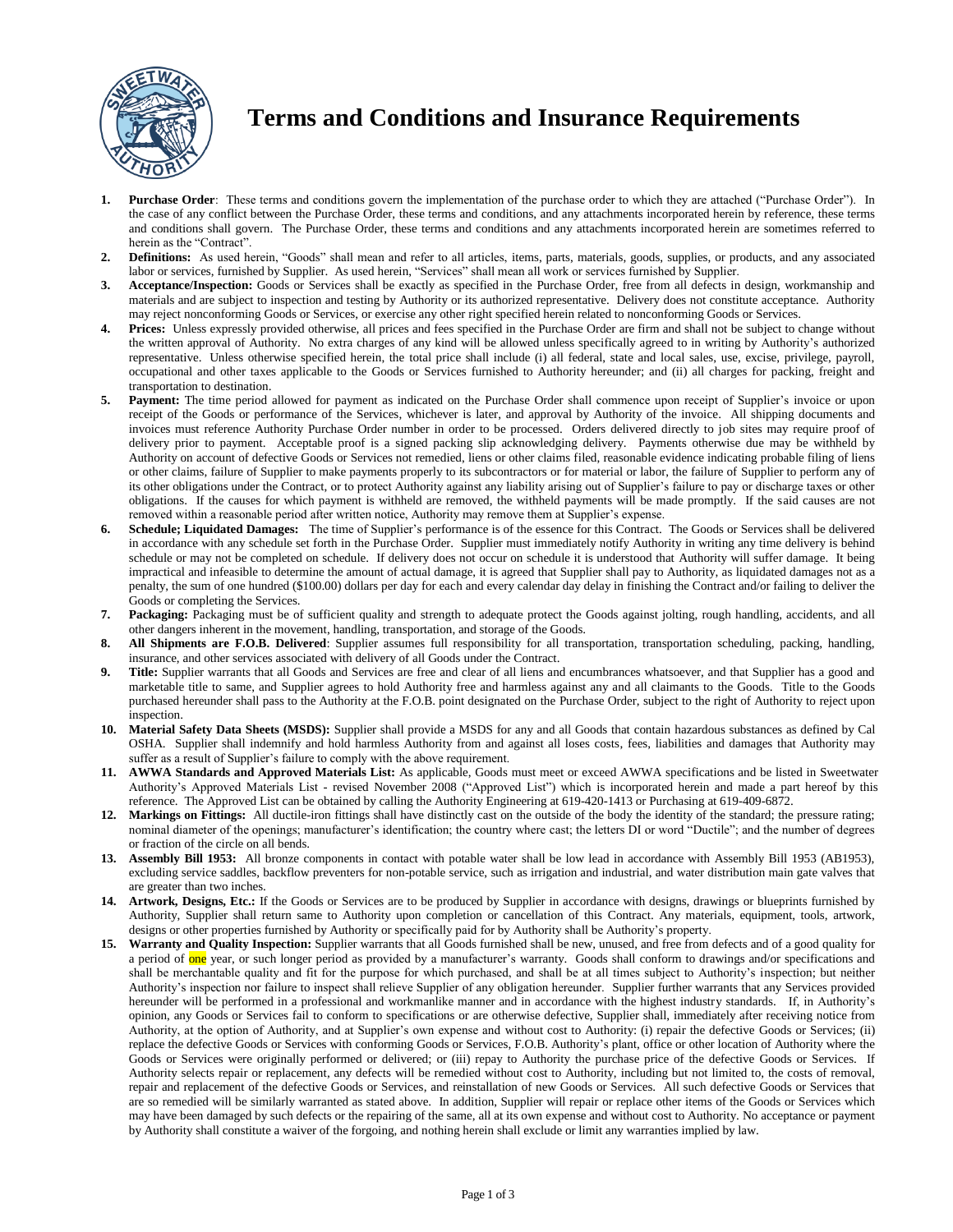- **16. Site Maintenance.** The site of any installation work related to Goods or where Services are performed shall be kept clean and free of hazards at all times during use thereof by Supplier. After any installation of Goods or completion of Services, as applicable, Supplier shall clean the surrounding area to its prior condition.
- **17. Changes:** Authority may make changes, at any time, to the Goods or Services, including but not limited to, Authority's requirements and specifications, by giving written notification to Supplier. If such changes affect the cost of or the time to deliver or perform under this Contract, an equitable adjustment in price, delivery, or both will be made. No changes by Supplier shall be recognized unless agreed to in writing by an authorized agent of Authority. Any claims of Supplier for an adjustment in price, delivery, or both must be made in writing within fifteen (15) calendar days from the date of notification by Authority, or shall be waived. Under no circumstance should Supplier stop performance of this Contract as changed. Any change in the price necessitated by such change will be agreed upon between Authority and Supplier and such change will be authorized by a change order document signed by Authority and accepted by Supplier.

## **18. Termination:**

- **A. Convenience:** With written notice stating the extent and effective date, Authority may terminate this Contract, in whole or in part, for convenience at any time without any further cost to Authority except for Goods or Services provided prior to the effective date of termination.
- **B. Default:** If Supplier is in default of or willfully violates any of the conditions or covenants of this Contract, including refusal or failure to prosecute its obligations or any separable part thereof with diligence and in accordance with the schedule specified by the Purchase Order, or if Supplier should be adjudged a bankrupt, or if Supplier should make a general assignment for the benefit of Supplier's creditors, or if a receiver should be appointed on account of Supplier's insolvency, or Supplier or any of Supplier's subcontractors should violate any of the provisions of this Contract, Authority may serve written notice upon Supplier of Authority's intention to terminate this Contract. This notice of intent to terminate shall contain the reasons for such intention to terminate this Contract, and a statement to the effect that Supplier's right to perform this Contract shall cease and terminate upon the expiration of ten (10) days unless such violations have ceased and arrangements satisfactory to Authority have been made for correction of said violations. In such an event, Authority may:
	- 1. Require immediate delivery of conforming Goods or require Supplier to repair nonconforming Goods or re-perform nonconforming Services at Supplier's own expense to bring nonconforming Goods or Services into conformance;
	- 2. Rework the nonconforming Goods or Services with Authority's staff or authorized representatives, including other contractors,
	- to bring the Goods or Services into conformance and reduce the price paid to Supplier by Authority's cost; 3. Seek reimbursement or deduct from any payments due for any additional cost incurred including staff time to locate

conforming Goods or Services, or otherwise related to Supplier's default. In addition to the above remedies, Authority may seek any other legal remedies available to it.

- 19. Patent Indemnity: Supplier agrees to indemnify Authority, its officers, board members, employees, and authorized volunteers against liability of any kind including the costs and expenses incurred for the use of any invention or discovery and for the infringement of any patent occurring in the performance of this Contract or arising by reason of the use or disposal by or for the account of Authority of Goods manufactured or supplied under this Contract, except items manufactured to detailed specifications supplied by Authority.
- **20. Assignment/Subcontracting**/**Independent Contractor Status:** No performance of this Contract or any portion thereof may be assigned or subcontracted by the Supplier without the express written consent of Authority, which may be withheld for any reason. Any attempt by Supplier to assign or sub-contract any performance of this Contract without the express written consent of Authority shall be invalid and shall constitute a breach of this Contract. Supplier is retained as an independent contractor and is not an employee of Authority. No employee or agent of Supplier shall be considered an employee of Authority. Authority shall not be obligated in any way to pay any wage claims or other claims made against Supplier by any such employees, agents, or any other person resulting from performance of this Contract.
- **21. Safety:** All Goods and Services shall comply with all Federal, State and local safety rules and regulations including OSHA.
- **22. Prevailing Wages:** Pursuant to prevailing wage, Supplier shall pay Supplier's employees and subcontractors the prevailing wage for any and all "public works" and "maintenance projects" as defined in Labor Code Section 1720, et seq., and 1770, et seq., as well as California Code of Regulations, Title 8, Section 16000, et seq., performed in connection with this Contract. Supplier shall indemnify, defend, hold harmless Authority, its officers, agents, employees and volunteers from all fines, suits, procedures, claims and actions of every kind, and all costs associated therewith arising out of or in any way connected with Supplier's failure to pay prevailing wage. Prevailing wage shall be as determined by the Director of the Department of Industrial relations in accordance with the standards set forth in Section 1770 et SEQ. of the Labor Code. Pursuant to labor code Section 1771, prevailing wages do not apply to jobs under \$1,000.
- **23. Compliance with Law**: Supplier warrants that it will comply with all federal, state, and local laws, ordinances, rules and regulations applicable to its performance under this Contract and procure all permits and licenses, pay all charges and fees.
- **24. Indemnification:** Supplier shall defend, indemnify and hold the Authority, its elected officials, officers, employees, and agents free and harmless from any and all claims, demands, causes of action, costs, expenses, liability, loss, damage or injury, in law or equity, to property or persons, including wrongful death, in any manner arising out of or incident to any alleged acts, omissions, negligence or willful misconduct of Supplier, its officials, officers, employees, agents, and subcontractors arising out of or in connection with the Goods or Services or the performance of this Contract, including without limitation the payment of all attorneys' fees and other related costs and expenses except such loss or damage which was caused by the sole negligence or willful misconduct of the Authority. Supplier's obligation to indemnify shall not be restricted to insurance proceeds, if any, received by the Authority, its elected officials, officers, employees or agents.
- **25. Taxes:** Unless otherwise provided herein or required by law, Supplier, except out-of-state\*, assumes exclusive liability for, and shall pay before delinquency, all sales, use, excise and other taxes, charges or contributions of any kind now or hereafter imposed on or with respect to, or measured by the or work furnished hereunder on the wages, salaries or other remuneration's paid to persons employed in connection with the performance of this Contract; and Supplier shall indemnify and hold harmless Authority from any liability and expense by reason of Supplier's failure to pay such taxes or contributions.
- **26. Insurance:** Supplier shall take out and maintain, during the performance of all work under this Contract, Commercial General, Automobile and Worker's Compensation Liability Insurance at policy limits and with insurance companies acceptable to Authority, as further detailed below. Evidence of insurance shall be provided to Authority before work commences.
- **27. Waiver:** Any action or inaction by Authority shall not constitute a waiver of any rights or remedy available herein or by law. The failure of Authority to enforce at any time any of the provisions of this Contract or to exercise any option provided herein, or to require at the any time performance of any of the provisions hereof, shall in no way be construed to be a present or future waiver of such provisions, nor in any way to affect the validity of this Contract or any part thereof, or the right thereafter to enforce each and every provision.
- **28. Force Majeure:** Neither Authority or Supplier shall be liable for failure to perform its obligations under this Contract where such failure is a result from any act of God or other cause beyond its reasonable control.
- **29. Successors and Assigns:** This Contract shall be binding on the successors and assigns of the parties.
- **30. Governing Law:** This Contract and all orders shall be deemed to be made in the County of San Diego, State of California and shall in all respects be construed and governed by the laws of California. Venue shall be in the County of San Diego.
- **31. Entire Agreement**: All orders may be accepted only on the terms and conditions set forth in this Contract. Terms in Supplier's acceptance in addition to or not identical with such terms will not become a part of this Contract. This Contract represents the entire agreement between the parties hereto related to the Goods or Services.